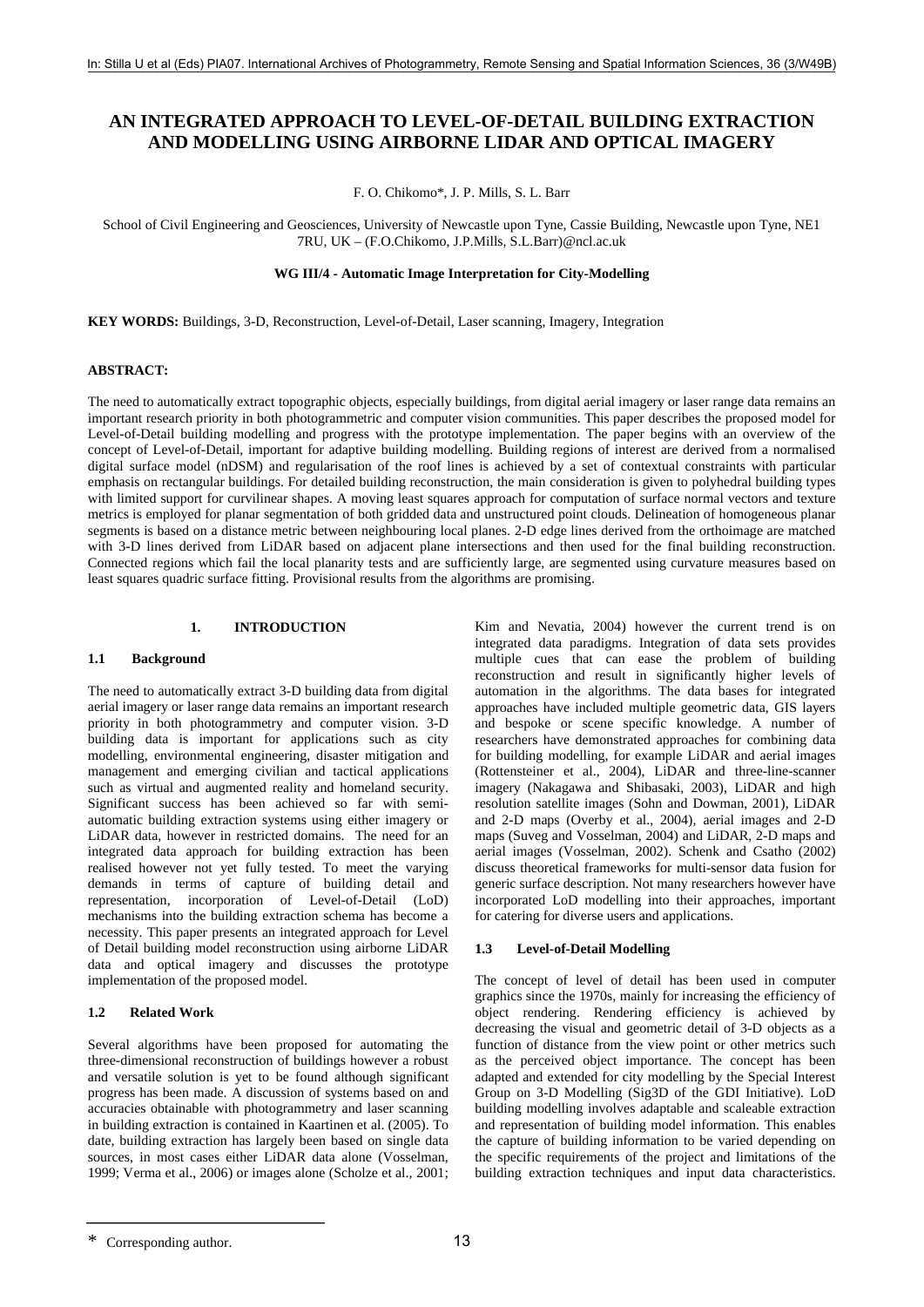The five levels of detail range from a simple block (2.5-D) model right up to a walkable model, which takes into account both internal and external geometric detail. Figure 1 below illustrates the concept of level of detail modelling as modified for this research. For this research, the aim is to work up to LoD2 with texture effects applied. LoD modelling is important for understanding the trade-offs between model detail and automation potential.

One can possibly identify two main approaches for incorporating the LoD schema into the building reconstruction process. Firstly, a bottom-up approach where a multi-level strategy is adopted for reconstructing each level more or less independently varying the data sets used, their resolution and the algorithmic detail. Secondly, the initial reconstruction effort might be aimed at a detailed level with lower levels derived by building generalisation. A hybrid approach is also possible. In this research, a bottom-up approach is adopted for the multilevel building reconstruction.



 **Figure 1.** Level-of-Detail modelling schema

# **1.4 Study Area and Datasets**

The study area for the research is Portbury, a small agricultural village, approximately 11 kilometres North West of Bristol, England. Portbury is one of the test sites identified by the Ordnance Survey Research Labs, source of LiDAR data and digital imagery, for research on automated building extraction. The data sets available for the test site are as follows: LiDAR

data [16 points/ $m<sup>2</sup>$ ]; digital orthoimagery [GSD 10cm] and OS MasterMap Topography data.

#### **2. ROOFLINE DETECTION**

The rooflines are detected from a normalised DSM (nDSM) obtained by differencing an optimised DTM derived from LiDAR using the adaptive TIN algorithm employed in the commercial software TerraScan and an interpolated DSM. A three-metre threshold is applied to the nDSM to detect above ground objects however these include buildings and vegetation. The options followed for vegetation removal included use of intensity data, generic tree point classification, least squares planar fitting differences and near infrared image analysis. The minimum building size was considered to be  $12m^2$  according to Ordnance Survey specifications. Building segment simplification is achieved using the modified sleeve algorithm and rectangular enforcement is achieved by deriving a moments based orientation and enforcing building line segments to be perpendicular or parallel to this orientation within a defined tolerance. The extracted rooflines define the regions of interest for the geometrical reconstruction of the different levels of detail mentioned before.

#### **3. BUILDING RECONSTRUCTION**

# **3.1 LoD Reconstruction Schema**

Reconstruction of LoD0 (block models) requires building rooflines and representative building heights. The building heights are derived from differences of roof and ground heights obtained from a DSM/DTM. LoD1 requires rooflines and LiDAR data for generic roof modelling. LoD2 additionally requires high resolution image data for accurate edge and subfeature detection and texturing the models.

### **3.2 Types of Building Surfaces**

For this research, consideration is given to two types of surfaces, planar and curvilinear surfaces as shown in Figures 2 and 3 respectively. Planar surfaces are by far the most common type and form the initial hypothesis for the reconstruction algorithms. For curvilinear surfaces, consideration is given to quadric surfaces although this could be extended to more generic superquadric surfaces.



**Figure 2.** Planar surfaces



**Figure 3.** Ouadric (curvilinear) surface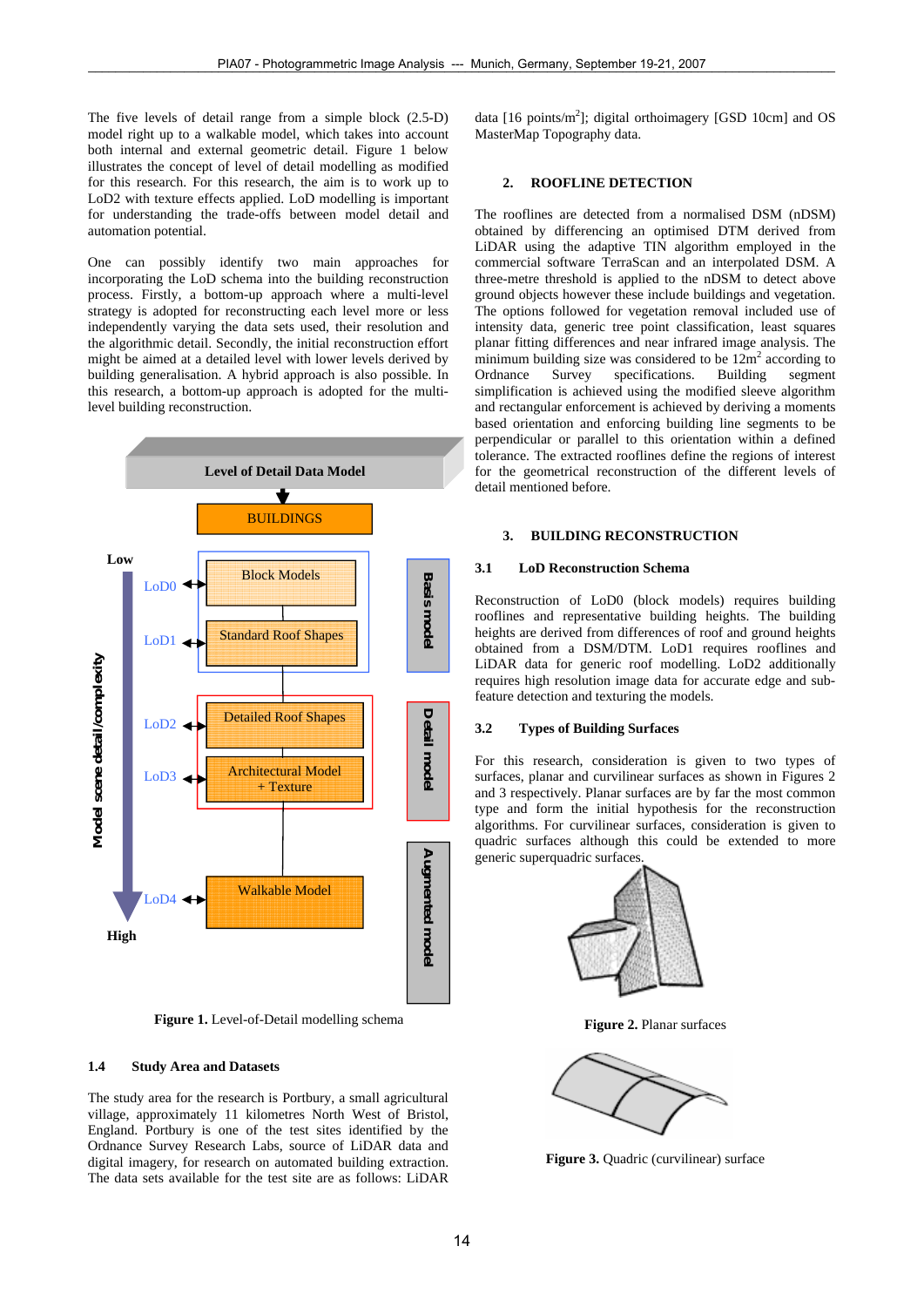#### **3.3 Planar segmentation**

For planar segmentation of the LiDAR data, a moving least squares plane fitting algorithm is employed. For each point, a cluster of neighbouring points is determined depending on whether a grid or an unstructured point cloud is used. For gridded data, the algorithm searches for the 8-connected neighbours of each point however the grid resolution can be changed. For unstructured point clouds, the neighbourhood of each point is defined based on either a search radius or a defined number of nearest neighbours within a set maximum distance.



**Figure 4.** Workflow for planar segmentation

A least squares plane is fitted to the neighbourhood of each point. For each point, a normal vector and texture metrics are computed together with tests for local planarity. Clusters of points lying on the same planes are determined by comparing similarity of normal vector orientations and distances between their local planes. Figure 4 illustrates diagrammatically the steps in the planar segmentation phase of the algorithm. Figure 5 illustrates the vector dispersion and computation of a normal vector for a planar patch. The requirement for this algorithm is to work with both airborne and terrestrial LiDAR data in order to meet the requirements of the different levels of detail.



**Figure 5.** Planar patch normal vector (Parker, 1996)

Applying the planar segmentation to gridded data makes the neighbourhood search easier and allows other image based metrics such as texture coefficients to be calculated however interpolating the point data introduces some unwanted artefacts. Working on scattered point data introduces a computational overhead and requires appropriate adaptation for image based metrics. We experimented with a search radius of 1m.

The planar segmentation algorithm can be summarised as follows:

- 1. For each data point, locate corresponding points falling within the defined neighbourhood of the point based on the appropriate criteria.
- 2. For each defined neighbourhood, compute coefficients of the plane and from that compute the normal to the plane for that neighbourhood and the azimuth of the projection of the normal on the *x*,*y* plane.
- 3. Compute metrics for assessing local planarity (section 3.5) together with a texture descriptor for each neighbourhood and numerical checks for validating the least squares computation.
- 4. Data points assumed locally planar are further clustered into consistent planar regions.

#### **3.4 Localised planar fitting of 3-D points**

Given a defined neighbourhood  $\{(x_i, y_i, z_i)_{i=1,m}\}$  of a point, we want to fit a plane which satisfies the relationship:

$$
Z = Ax + By + C \tag{1}
$$

where *Z* represents height, *A* and *B* are slope parameters in the *x*  and *y* direction respectively and *C* is the offset at the origin.

In the implementation of the algorithms, we consider two forms of minimisation of the residual sums. The first form minimises the sum of residuals in the *z-*direction and the other considers the errors measured orthogonal to the plane and requires use of eigensystem solvers.

#### **3.5 Tests for local planarity**

A number of metrics are computed during the point classification phase in order to check if the point is locally planar and weed out erroneous points. The numerical tests are as follows:

Centre point residual

For each point under consideration, the difference between the actual height value and the height computed using the determined plane parameters should be below a set threshold (Figure 6). In our case, we set the threshold to 0.1 metres based on the average error computed using photogrammetric control points. Equations 2 and 3 mathematically describe the computation of plane coefficients and the centre point residual respectively.

| $p_1$          | p <sub>2</sub> | p <sub>3</sub> |
|----------------|----------------|----------------|
| p <sub>4</sub> | p <sub>5</sub> | $p_6$          |
| $p_7$          | $p_8$          | p <sub>9</sub> |

**Figure 6.** Centre point  $(p_5)$  and connected neighbours

$$
p_{i} = (x_{i}, y_{i}, z_{i}) \forall i = 1..9
$$
  
\n
$$
E(A, B, C) = \sum_{i=1}^{9} [(Ax_{i} + By_{i} + C) - Z_{i}]^{2}
$$
  
\n
$$
\nabla E = (0,0,0)
$$
\n(2)

 $p_c$  (actual – calculated)  $\leq$  threshold (3)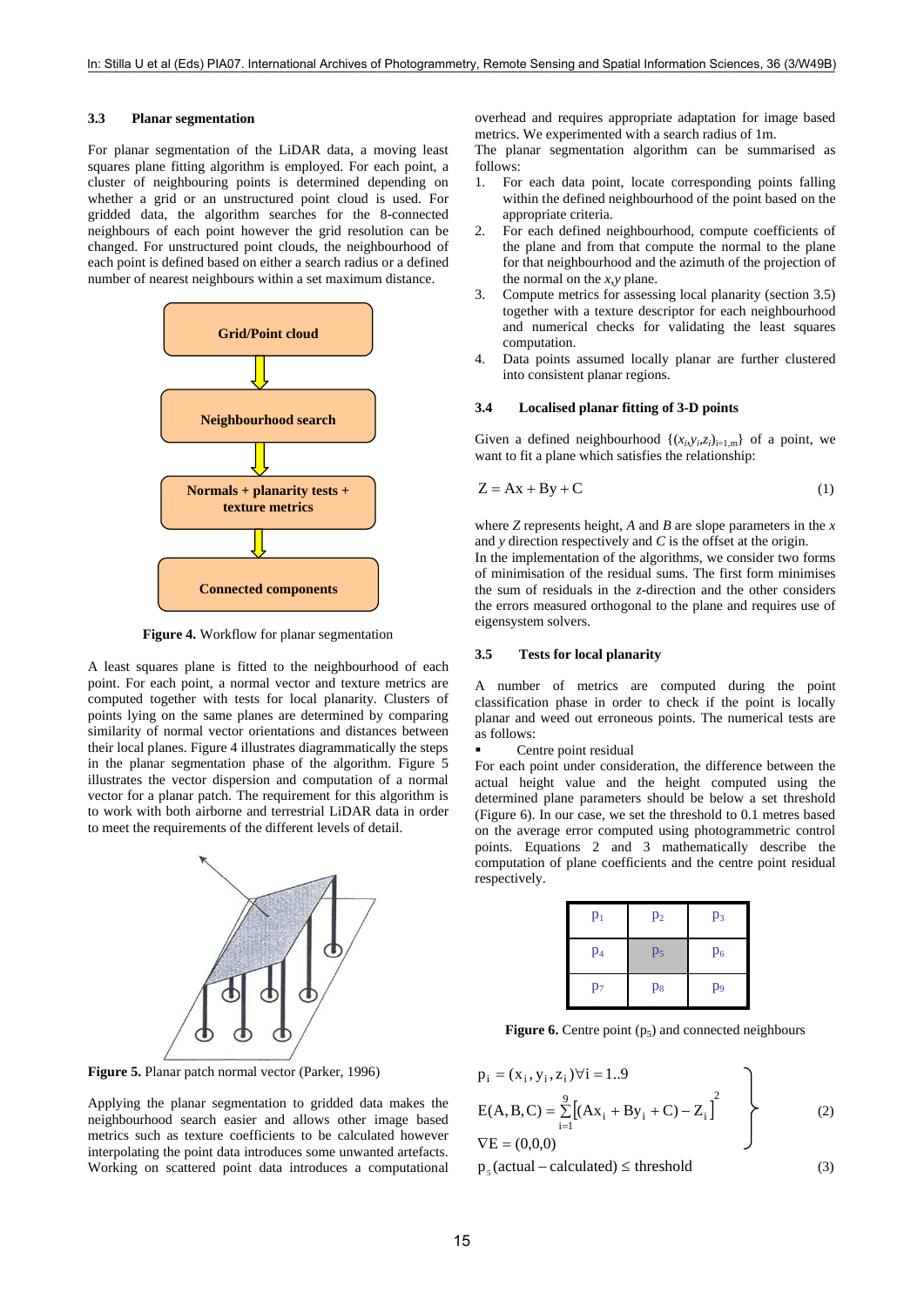#### Eigen-analysis

The smallest eigenvalue of the dispersion matrix A (Equation 4) computed by reducing neighbourhood points to centre and taking product sums expresses the deviation of the points from the fitted plane. Local planarity is assumed if the smallest eigenvalue is less than a set threshold.

$$
A = (P - M)^{T} (P - M)
$$
\n<sup>(4)</sup>

where *P* is a matrix of neighbourhood points  $(x_i, y_i, z_i)$  and M the mean matrix.

A threshold of 0.05 metres was used for the eigen-analysis. This measure of planarity works well for gridded data however a more useful and standardised measure for planarity testing is the ratio of the smallest eigenvalue to the total variance. Fransens (1996) employs a similar method of comparing eigenvalues of the covariance matrix for planarity testing of data in an octree.

#### Residual norms

For the residual vectors, the 2-norm (equation 5) is computed and gives a measure of the quality of fit of the model to the data points.

$$
\left\| \mathbf{v} \right\|_2 = \left( \mathbf{v}^{\mathrm{T}} \mathbf{v} \right)^{\frac{1}{2}} \tag{5}
$$

# **3.6 Connected components analysis**

The next step is to determine if neighbouring sub-planes defined at each data point could lie on the same planar surface. Our first approach for clustering coplanar points was based on analysing the histograms of normal orientations for each building region of interest and using local peaks for grouping. This approach works well for sloped roofs and fails for flat roofs where the normal vector orientations can shift full circle. A more effective metric for coplanarity considers the distance between neighbouring sub-planes. For each point, the maximum distance between the sub-plane under consideration and surrounding locally planar neighbours. Points with plane distances below a defined threshold are then grouped into consistent clusters. The convex hull of each cluster is then extracted to define boundaries between planes. Final plane parameters for each cluster are determined using the RANSAC algorithm for robustness. The RANSAC algorithm ensures robust fitting of models in the presence of data outliers and requires a large sample of data points. To ensure convergence of the RANSAC algorithm, the inlier threshold is set to 0.05 metres, inlier percentage 75% and the maximum number of iterations 20.

#### **3.7 Planar adjacency and 3-D lines**

Planar adjacency graphs are determined for clusters found for each building region of interest. Adjacency is based on the distance between the outer boundaries of the clusters.



**Figure 7.** 3-D breakline determination (adapted and modified from Briese, 2004)

Adjacent planes are then intersected to determine 3-D breaklines from LiDAR data, which are then verified and matched against edge lines from the orthoimage. Figure 7 illustrates the basic concept of a 3-D line description derived by intersecting planar patch pairs determined on the basis of clustered point cloud data with the circle representing the support point. The handling of step edges requires further consideration.

#### **3.8 Quadric segmentation**

Connected points that are not locally planar and form a sufficiently large size more than  $1m^2$  are further tested for curvilinearity. A second degree polynomial surface is fit to the data points and takes the form:

$$
Z = a_{20}x^2 + a_{02}y^2 + a_{11}xy + a_{10}x + a_{01}y + a_{00}
$$
 (6)

The steps in the segmentation can similarly be summarised as follows:

- 1. For each locally non-planar point, define a sufficiently large neighbourhood of points.
- 2. Use least squares to fit a quadric surface to the local neighbourhood of each point.
- 3. Compute the derivatives of the surface and the slope of the tangent at each point.
- 4. Compute curvature measures (Gaussian, Mean and Laplacian) using the derivative and slope of tangent.

A scale factor is applied for numerical optimisation of the computation. Surface modelling is considered additive and applied in a Constructive Solid Geometry fashion. The model could be extended to superquadric surface fitting for more generic curvilinear modelling.

#### **4. IMAGE DATA ANALYSIS**

Image data serves to provide more accurate breaklines for detailed modelling, verify 3-D lines derived from LiDAR and allow texture mapping for photorealistic building modelling. There are three important considerations for the integration of high resolution image data:

Building localisation

Building roofline polygons are localised in the orthoimage by dilating the minimum bounding rectangle then projecting this into the image. A factor of 1.25 is applied to the areal dimensions of the minimum bounding rectangle. This reduces the search space for matching purposes.

**Edge extraction** 

2-D linear segments are extracted from the orthoimage using the Canny operator implemented in the open source computer vision library, OpenCV.

Image pruning

The use of high resolution images (GSD 10cm) is required for higher levels of detail. A threshold is applied to remove spurious and short linear segments. To allow matching of the roofline polygons, linear segments parallel to the rooflines, within some tolerance, are retained for shape matching.

#### **5. Provisional results and discussion**

This paper outlined a methodology for level of detail building model reconstruction following an integrated data paradigm. A prototype implementation of the proposed model is in progress however most parts of the algorithm have been tested piecemeal. Figure 8 shows an orthoimage of the Portbury test with an area of interest linked to Figures 9 and 10 shown in red.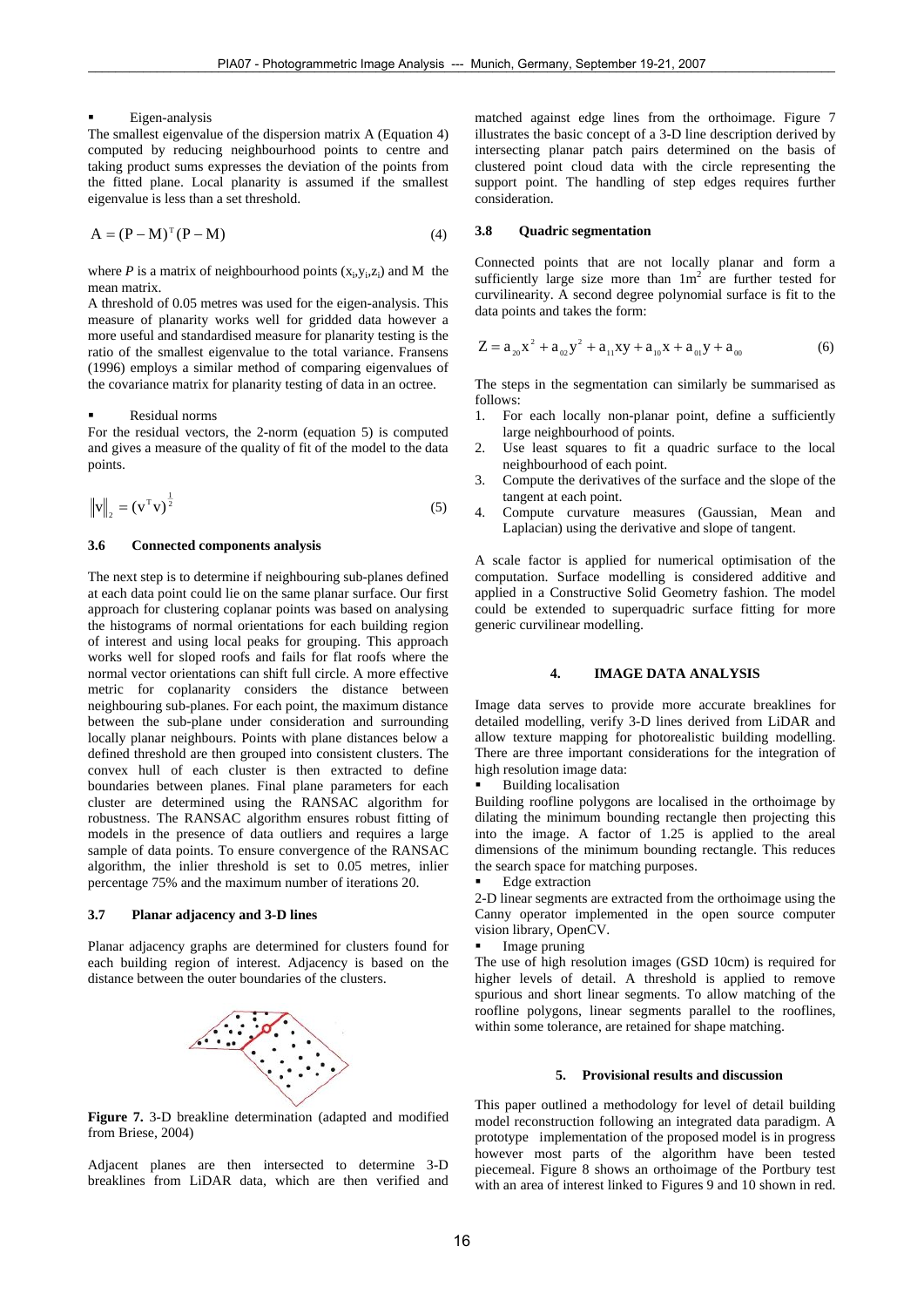The test site contains mostly polyhedral buildings. Reconstruction of block models (LoD0) is achieved with minimal effort after processing the DSM/DTM. The planar segmentation algorithm (LoD1+) was applied to interpolated data at four grid resolutions, 1m, 0.5m, 0.25m and 0.10m in order to assess model sensitivity and also applied to the original point clouds.



Figure 8. Orthoimage of the test site (Portbury, Bristol, UK), in red an area of interest linked to Figures 9 and 10

Figures 9 and 10 show colour coded normal vector orientation maps of the small area of interest (in red, Figure 8), derived from the least squares planar fitting algorithm applied over grid DSM data at 25cm and 10cm resolutions respectively. The grid data was derived from point data at  $16$  points/m<sup>2</sup>. 25cm resolution results in a more natural look whereas finer detail is apparent at 10cm resolution. The maps highlight planar surfaces, buildings in particular, very clearly. The reconstruction algorithms are applied to the extracted rooflines. Figure 11 shows an enlarged part of the study site and Figure 12, a colour coded normal vector map in the building regions of interest at 0.50m resolution. The map shows an efficient characterisation of building plane surfaces. The choice of grid resolution needs to be optimised in order to average out noise effects, retain required building geometric detail and optimise the turnaround time.

The planar segmentation algorithm could in principle be applied to terrestrial LiDAR data to meet requirements of LoD3 and above in our modified schema (described in Figure 1).



Figure 9. Colour coded normal vector map of the area of interest shown in Figure 8 derived from a gridded LiDAR DSM (25cm resolution) over the area



Figure 10. Colour coded normal vector map of the area of interest shown in Figure 8 derived from a gridded LiDAR DSM (10cm resolution) over the area



**Figure 11.** An enlarged part of the orthoimage for the test site showing building regions of interest linked to Figure 12, different from that shown in Figure 8